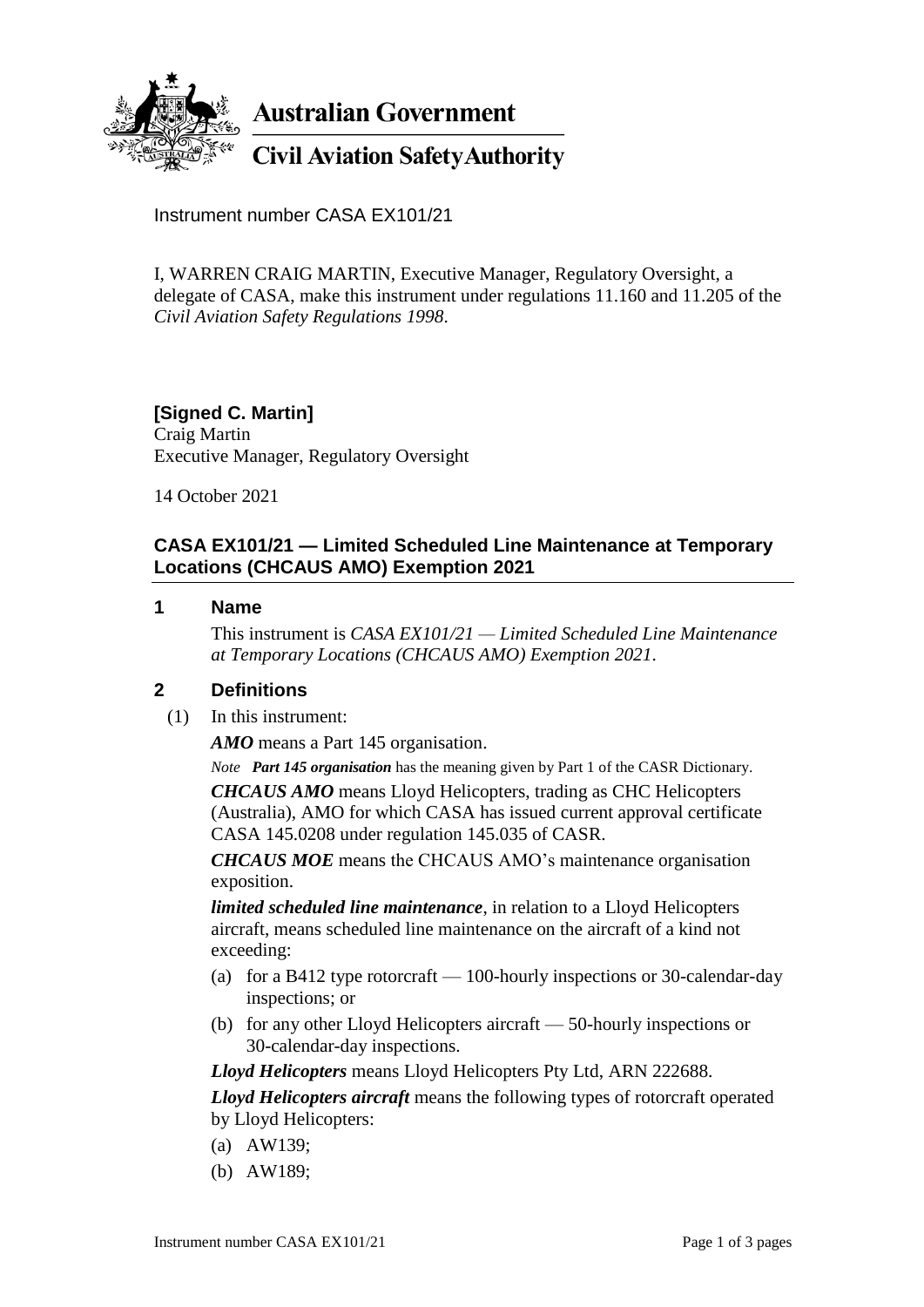- (c) B412;
- (d) Sikorsky S-92A.

*Part 145 MOS* means the *Part 145 Manual of Standards*.

*special purpose operation* means an operation using a Lloyd Helicopters aircraft that:

- (a) is a single flight, or a series of flights, undertaken for a particular purpose, or required in response to a particular occurrence (for example, disaster or emergency relief, medical services or Defence Force purposes); and
- (b) requires the use of a temporary location for limited scheduled line maintenance on the aircraft.

*temporary location* means a location other than a location listed in Section 1.8.1 or Section 1.8.2 of the CHCAUS MOE.

(2) A reference in this instrument to a provision of the CHCAUS MOE is taken to be a reference to the provision as in force at the time this instrument commences.

*Note* Subsection (2) is in compliance with section 46AA of the *Acts Interpretation Act 1901*.

## **3 Exemptions**

- (1) CHCAUS AMO is exempt from compliance with subparagraph 145.045 (a) (v) and paragraphs 145.070 (1) (a) and (e) of CASR (in relation to paragraphs 145.A.75 (b) and (c) of the Part 145 MOS and the CHCAUS MOE) to the extent that those provisions prevent the performance of limited scheduled line maintenance at a temporary location on a Lloyd Helicopters aircraft being used for a special purpose operation.
- (2) CHCAUS AMO is exempt from compliance with subparagraph  $145.045$  (a) (v) (in relation to paragraph 145.A.25 (b) of the Part 145 MOS) to the extent that those provisions require a particular standard for office accommodation at a temporary location in support of limited scheduled line maintenance carried out on a Lloyd Helicopters aircraft under subsection (1).

## **4 Conditions**

The exemptions in section 3 are subject to the conditions in Schedule 1.

### **5 Repeal**

This instrument is repealed at the end of 30 September 2024.

#### **Schedule 1 Conditions**

- 1 CHCAUS AMO must ensure that:
	- (a) the facilities at a temporary location to be used for the purposes of this instrument have been assessed in accordance with section 1.7.5.1 of the CHCAUS MOE and found to meet its requirements; and
	- (b) the limited scheduled line maintenance carried out at the temporary location is carried out in accordance with that section; and
	- (c) any space or facility used for office accommodation at the temporary location is suitably equipped to enable the relevant certifying engineer to